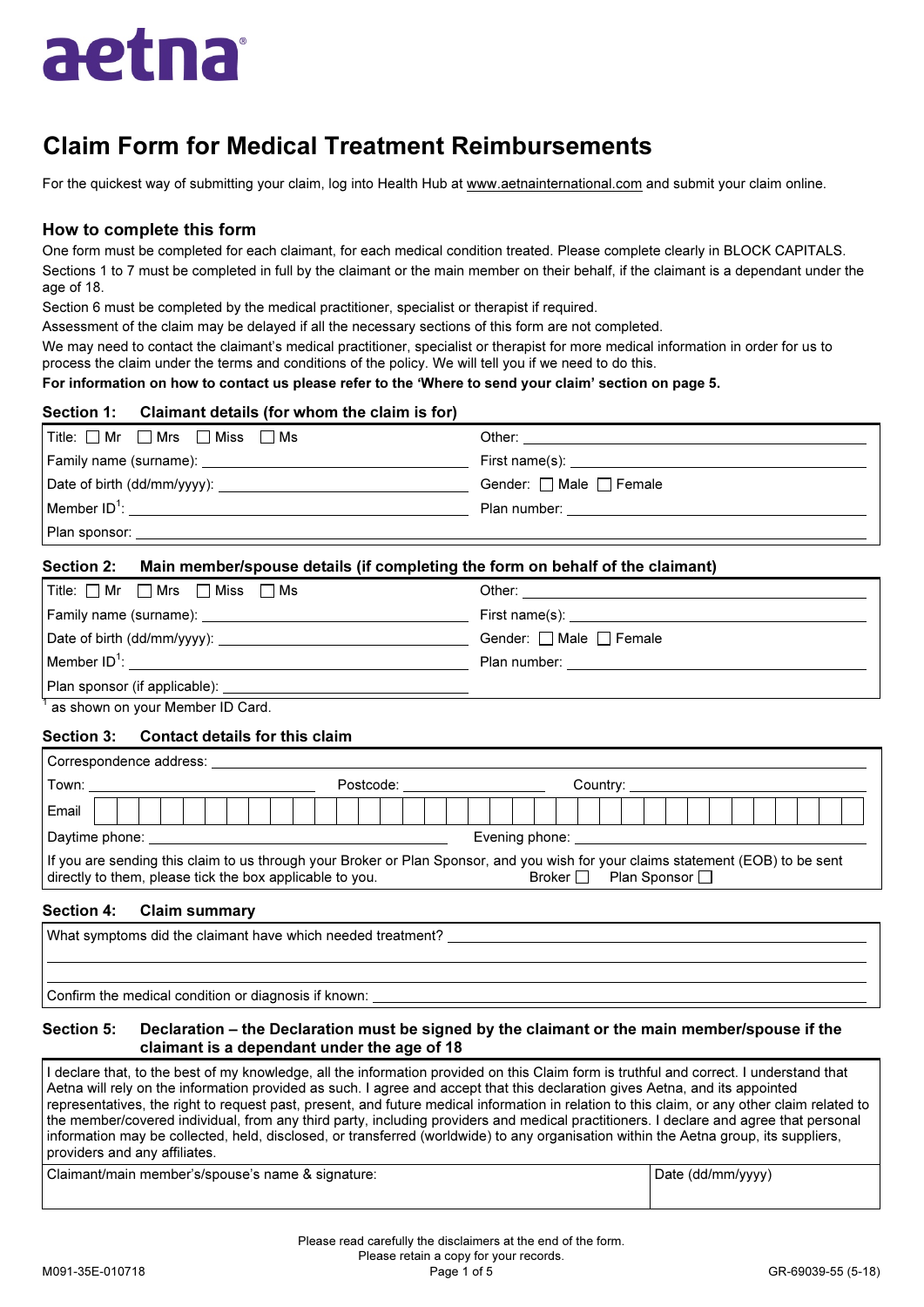## Section 6: Claim details

If the claimant has another insurance plan or policy that covers him/her for medical costs, we will need to know the details as it may affect the amount we pay in respect of their claim.

| affect the amount we pay in respect of their claim.                                                                                                                                                                                            |                                   |            |                              |                                                                                                                                                          |                                                    |                                                                                                                            |  |  |  |  |
|------------------------------------------------------------------------------------------------------------------------------------------------------------------------------------------------------------------------------------------------|-----------------------------------|------------|------------------------------|----------------------------------------------------------------------------------------------------------------------------------------------------------|----------------------------------------------------|----------------------------------------------------------------------------------------------------------------------------|--|--|--|--|
| Is this claim for a general wellness check-up?                                                                                                                                                                                                 |                                   | $\Box$ Yes | ∩ No                         |                                                                                                                                                          | If 'Yes', Section 8 does not need to be completed. |                                                                                                                            |  |  |  |  |
| Is this claim for optical care?                                                                                                                                                                                                                |                                   | $\Box$ Yes | $\Box$ No                    |                                                                                                                                                          | documents you need to submit.                      | If 'Yes', Section 8 does not need to be completed. Refer to<br>the instructions on the last two pages of this form for the |  |  |  |  |
| Is this claim for a repeat prescription for<br>an existing medical condition we have<br>reimbursed you before?                                                                                                                                 |                                   | $\Box$ Yes | □ No                         |                                                                                                                                                          |                                                    | If 'Yes', Section 8 does not need to be completed and you<br>must provide the relevant claim number: ____________          |  |  |  |  |
| Is this claim for Outpatient Physiotherapy<br>treatment?                                                                                                                                                                                       |                                   | $\Box$ Yes | $\Box$ No                    |                                                                                                                                                          | sessions of Physiotherapy.                         | If 'Yes', complete the below if you have had more than 6                                                                   |  |  |  |  |
| Is this claim for Traditional Chinese Medicine<br>Podiatry, Osteopathy or Chiropractic treatment?                                                                                                                                              |                                   | $\Box$ Yes | $\Box$ No                    | If 'Yes', complete the below if you have had more than 4<br>Sessions of Traditional Chinese Medicine, Podiatry,<br>Osteopathy or Chiropractic treatment. |                                                    |                                                                                                                            |  |  |  |  |
| Why did you need more treatment and what is your current progress? ________________________________                                                                                                                                            |                                   |            |                              |                                                                                                                                                          |                                                    |                                                                                                                            |  |  |  |  |
|                                                                                                                                                                                                                                                |                                   |            |                              |                                                                                                                                                          |                                                    |                                                                                                                            |  |  |  |  |
|                                                                                                                                                                                                                                                |                                   |            |                              |                                                                                                                                                          |                                                    |                                                                                                                            |  |  |  |  |
| Is this a claim for hospital cash benefit?                                                                                                                                                                                                     |                                   | $\Box$ Yes | $\square$ No                 |                                                                                                                                                          |                                                    |                                                                                                                            |  |  |  |  |
| If 'Yes', Section 8 must be completed by the medical practitioner or specialist. Once completed, please send us the original admission and<br>discharge form from the hospital where the treatment was provided together with this Claim form. |                                   |            |                              |                                                                                                                                                          |                                                    |                                                                                                                            |  |  |  |  |
| If 'No', provide the breakdown of the invoices being submitted with this claim:                                                                                                                                                                |                                   |            |                              |                                                                                                                                                          |                                                    |                                                                                                                            |  |  |  |  |
| <b>Country of treatment</b>                                                                                                                                                                                                                    | Date of treatment<br>(dd/mm/yyyy) |            | Invoice date<br>(dd/mm/yyyy) |                                                                                                                                                          | Invoice reference                                  | Invoice amount<br>(including currency)                                                                                     |  |  |  |  |
|                                                                                                                                                                                                                                                |                                   |            |                              |                                                                                                                                                          |                                                    |                                                                                                                            |  |  |  |  |
|                                                                                                                                                                                                                                                |                                   |            |                              |                                                                                                                                                          |                                                    |                                                                                                                            |  |  |  |  |
|                                                                                                                                                                                                                                                |                                   |            |                              |                                                                                                                                                          |                                                    |                                                                                                                            |  |  |  |  |
|                                                                                                                                                                                                                                                |                                   |            |                              |                                                                                                                                                          |                                                    |                                                                                                                            |  |  |  |  |
|                                                                                                                                                                                                                                                |                                   |            |                              |                                                                                                                                                          |                                                    |                                                                                                                            |  |  |  |  |
| Use a separate sheet if you need more space.                                                                                                                                                                                                   |                                   |            |                              |                                                                                                                                                          |                                                    | Total number of invoices:                                                                                                  |  |  |  |  |
| Does the claimant have another insurance plan or policy that covers medical costs? $\square$ Yes                                                                                                                                               |                                   |            |                              |                                                                                                                                                          | $\Box$ No                                          |                                                                                                                            |  |  |  |  |
| If 'Yes', provide the other insurer's details including the name of the insurer, the insurer's address and the claimant's plan or policy<br>number with that insurer:                                                                          |                                   |            |                              |                                                                                                                                                          |                                                    |                                                                                                                            |  |  |  |  |
|                                                                                                                                                                                                                                                |                                   |            |                              |                                                                                                                                                          |                                                    |                                                                                                                            |  |  |  |  |
| Is the claim as a result of an accident?<br>∩ No<br>l IYes                                                                                                                                                                                     |                                   |            |                              |                                                                                                                                                          |                                                    |                                                                                                                            |  |  |  |  |
| If 'Yes', provide the circumstances of the accident including how it happened, the location, the time and the date, using a separate<br>sheet if you need more space:                                                                          |                                   |            |                              |                                                                                                                                                          |                                                    |                                                                                                                            |  |  |  |  |
| If the claimant has suffered an injury as the result of an accident, are they claiming from a third party? $\Box$ Yes<br>$\Box$ No                                                                                                             |                                   |            |                              |                                                                                                                                                          |                                                    |                                                                                                                            |  |  |  |  |
| If 'Yes', provide the other insurer's details including the name and the plan number below:                                                                                                                                                    |                                   |            |                              |                                                                                                                                                          |                                                    |                                                                                                                            |  |  |  |  |
|                                                                                                                                                                                                                                                |                                   |            |                              |                                                                                                                                                          |                                                    |                                                                                                                            |  |  |  |  |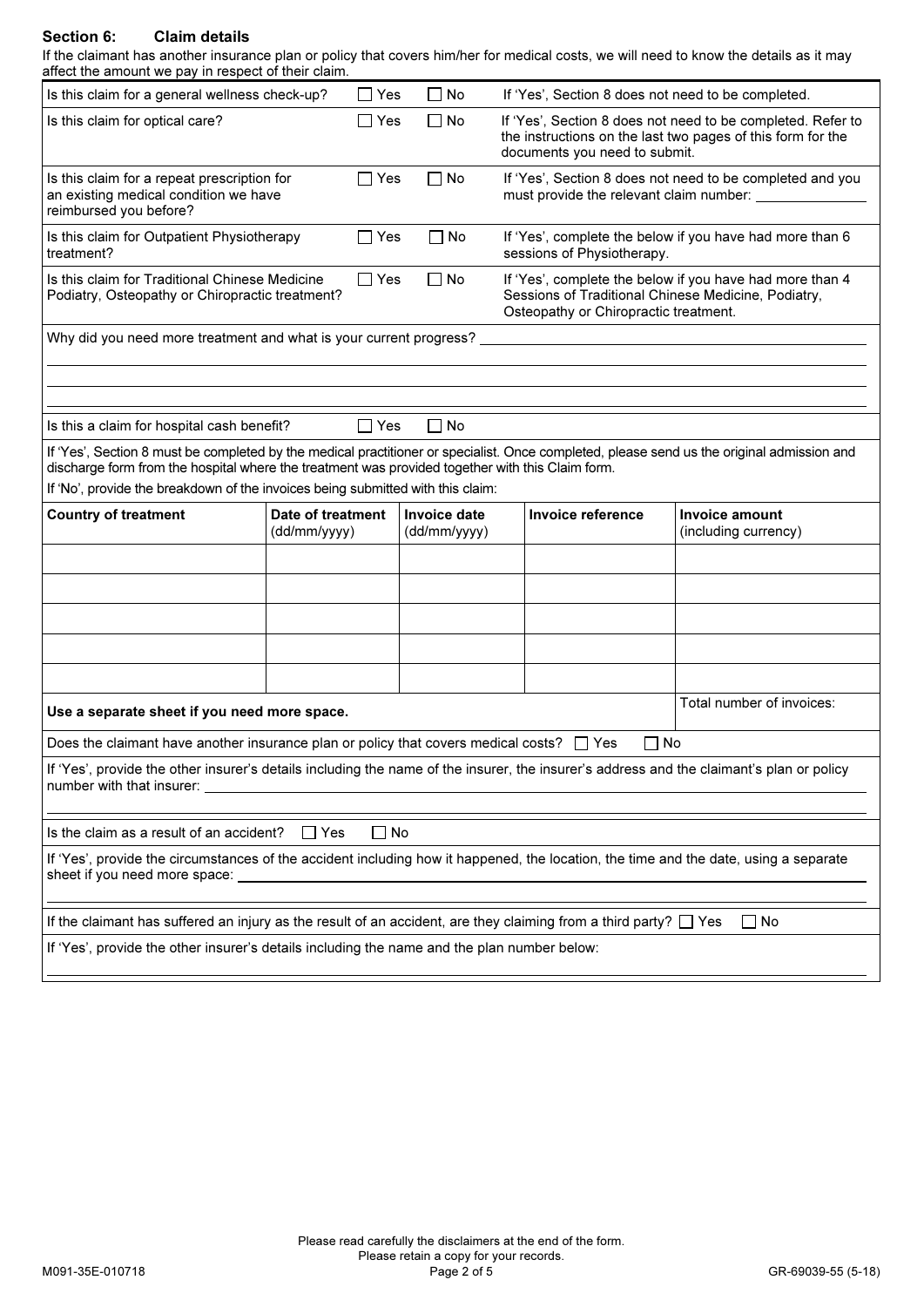## Section 7: Payment details

| Who are we reimbursing?                                                                        |                                                                                                                                      |                                                                                                                                                            |
|------------------------------------------------------------------------------------------------|--------------------------------------------------------------------------------------------------------------------------------------|------------------------------------------------------------------------------------------------------------------------------------------------------------|
| Claimant/Main member                                                                           | The provider                                                                                                                         | Another person or entity                                                                                                                                   |
| Please complete the rest of this section<br>below to tell us how you would like to be<br>paid. | We can only pay them if their bank details<br>are shown on the invoice. You don't need to Name:<br>fill in the rest of this section. | If they paid on your behalf:<br>Relationship you:<br>If they didn't pay on your behalf but you'd like us<br>to pay them, please tell us the reason why you |
|                                                                                                |                                                                                                                                      | want us to pay them instead of you, and fill in<br>payee details below.                                                                                    |

| How would you like to be paid?                                                                                                                                                                                                 |  |  |  |  |  |  |  |  |  |  |
|--------------------------------------------------------------------------------------------------------------------------------------------------------------------------------------------------------------------------------|--|--|--|--|--|--|--|--|--|--|
| □ Using your current Recurring Reimbursement Election (RRE) information                                                                                                                                                        |  |  |  |  |  |  |  |  |  |  |
| No further information required                                                                                                                                                                                                |  |  |  |  |  |  |  |  |  |  |
| $\Box$ 1. By bank transfer                                                                                                                                                                                                     |  |  |  |  |  |  |  |  |  |  |
| Account holder name: example a series of the series of the series of the series of the series of the series of the series of the series of the series of the series of the series of the series of the series of the series of |  |  |  |  |  |  |  |  |  |  |
| If the account holder name is different to the names given in Section 1 and 2, tell us their full address and Email. We will not be able<br>to make the payment without this information:                                      |  |  |  |  |  |  |  |  |  |  |
| Account holder address: Universe and Second Second Second Second Second Second Second Second Second Second Second Second Second Second Second Second Second Second Second Second Second Second Second Second Second Second Sec |  |  |  |  |  |  |  |  |  |  |
|                                                                                                                                                                                                                                |  |  |  |  |  |  |  |  |  |  |
|                                                                                                                                                                                                                                |  |  |  |  |  |  |  |  |  |  |
| Email                                                                                                                                                                                                                          |  |  |  |  |  |  |  |  |  |  |
| Bank name and address (including town/city and country): ________________________                                                                                                                                              |  |  |  |  |  |  |  |  |  |  |
|                                                                                                                                                                                                                                |  |  |  |  |  |  |  |  |  |  |
|                                                                                                                                                                                                                                |  |  |  |  |  |  |  |  |  |  |
|                                                                                                                                                                                                                                |  |  |  |  |  |  |  |  |  |  |
|                                                                                                                                                                                                                                |  |  |  |  |  |  |  |  |  |  |
|                                                                                                                                                                                                                                |  |  |  |  |  |  |  |  |  |  |
|                                                                                                                                                                                                                                |  |  |  |  |  |  |  |  |  |  |
| ABA number (for transfers to U.S located banks): _______________________________                                                                                                                                               |  |  |  |  |  |  |  |  |  |  |
| $\Box$ Mark here to use these details as your RRE                                                                                                                                                                              |  |  |  |  |  |  |  |  |  |  |
| $\Box$ 2. By foreign draft or cheque                                                                                                                                                                                           |  |  |  |  |  |  |  |  |  |  |
| Account holder name:                                                                                                                                                                                                           |  |  |  |  |  |  |  |  |  |  |
| If the account holder name is different to the names given in Section 1 and 2, tell us their full address and Email. We will not be able to                                                                                    |  |  |  |  |  |  |  |  |  |  |
| make the payment without this information:                                                                                                                                                                                     |  |  |  |  |  |  |  |  |  |  |
|                                                                                                                                                                                                                                |  |  |  |  |  |  |  |  |  |  |
|                                                                                                                                                                                                                                |  |  |  |  |  |  |  |  |  |  |
| Email                                                                                                                                                                                                                          |  |  |  |  |  |  |  |  |  |  |
|                                                                                                                                                                                                                                |  |  |  |  |  |  |  |  |  |  |
| Payment Currency:                                                                                                                                                                                                              |  |  |  |  |  |  |  |  |  |  |
| Please note that banks may not always accept foreign drafts in all currencies.                                                                                                                                                 |  |  |  |  |  |  |  |  |  |  |
|                                                                                                                                                                                                                                |  |  |  |  |  |  |  |  |  |  |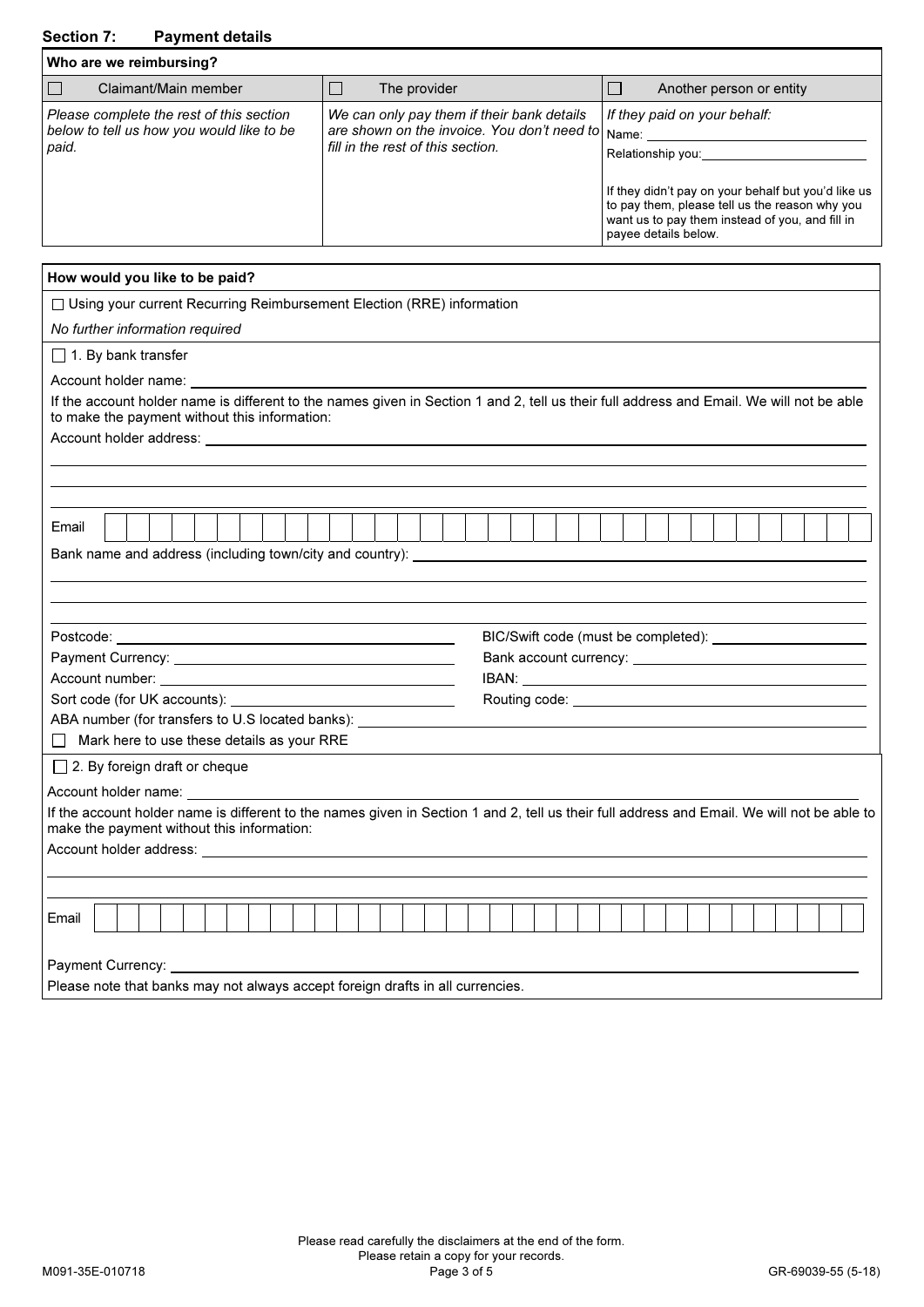| <b>Section 8:</b> | Medical – must be completed by the medical practitioner/specialist/therapist |  |  |
|-------------------|------------------------------------------------------------------------------|--|--|
|-------------------|------------------------------------------------------------------------------|--|--|

| 1. Contact and registration details                                                                                                                                                                                            |                              |  |  |  |  |  |  |  |  |  |
|--------------------------------------------------------------------------------------------------------------------------------------------------------------------------------------------------------------------------------|------------------------------|--|--|--|--|--|--|--|--|--|
|                                                                                                                                                                                                                                |                              |  |  |  |  |  |  |  |  |  |
|                                                                                                                                                                                                                                |                              |  |  |  |  |  |  |  |  |  |
|                                                                                                                                                                                                                                |                              |  |  |  |  |  |  |  |  |  |
|                                                                                                                                                                                                                                |                              |  |  |  |  |  |  |  |  |  |
|                                                                                                                                                                                                                                |                              |  |  |  |  |  |  |  |  |  |
|                                                                                                                                                                                                                                |                              |  |  |  |  |  |  |  |  |  |
| Email:                                                                                                                                                                                                                         |                              |  |  |  |  |  |  |  |  |  |
|                                                                                                                                                                                                                                |                              |  |  |  |  |  |  |  |  |  |
| 2. Symptoms                                                                                                                                                                                                                    |                              |  |  |  |  |  |  |  |  |  |
|                                                                                                                                                                                                                                |                              |  |  |  |  |  |  |  |  |  |
|                                                                                                                                                                                                                                |                              |  |  |  |  |  |  |  |  |  |
| b) Has the patient suffered from the same or similar symptoms before?                                                                                                                                                          | Yes   No                     |  |  |  |  |  |  |  |  |  |
| If 'Yes', are the symptoms related to a previously diagnosed medical condition?                                                                                                                                                | l IYes l<br>∣ ∣No            |  |  |  |  |  |  |  |  |  |
|                                                                                                                                                                                                                                |                              |  |  |  |  |  |  |  |  |  |
| 3. Diagnosis                                                                                                                                                                                                                   |                              |  |  |  |  |  |  |  |  |  |
|                                                                                                                                                                                                                                | ICD10 code:                  |  |  |  |  |  |  |  |  |  |
| $\Box$ Yes $\Box$ No<br>Is there any underlying cause?                                                                                                                                                                         |                              |  |  |  |  |  |  |  |  |  |
|                                                                                                                                                                                                                                |                              |  |  |  |  |  |  |  |  |  |
| Is the medical condition as a result of an accident? $\Box$ Yes $\Box$ No                                                                                                                                                      |                              |  |  |  |  |  |  |  |  |  |
| If 'Yes', was the patient under the influence of alcohol or any other intoxicating substance at the time of the accident?<br>Tes no                                                                                            |                              |  |  |  |  |  |  |  |  |  |
|                                                                                                                                                                                                                                |                              |  |  |  |  |  |  |  |  |  |
| Investigations requested, if any: example and the set of the set of the set of the set of the set of the set of the set of the set of the set of the set of the set of the set of the set of the set of the set of the set of  |                              |  |  |  |  |  |  |  |  |  |
|                                                                                                                                                                                                                                |                              |  |  |  |  |  |  |  |  |  |
| In your opinion, is this condition: $\Box$ Acute $\Box$ Chronic<br>$\Box$ Acute episode of a chronic condition                                                                                                                 |                              |  |  |  |  |  |  |  |  |  |
| 4. Type of alternative treatment recommended, if relevant                                                                                                                                                                      |                              |  |  |  |  |  |  |  |  |  |
| □ Physiotherapy □ Osteopathic □ Chiropractic □ Homeopathic □ Acupuncture                                                                                                                                                       | Traditional Chinese medicine |  |  |  |  |  |  |  |  |  |
| $\Box$ Ayuverdic<br>$\Box$ Podiatry<br>Number of sessions needed:                                                                                                                                                              |                              |  |  |  |  |  |  |  |  |  |
| 5. Referrals                                                                                                                                                                                                                   |                              |  |  |  |  |  |  |  |  |  |
| a) Was the patient referred to you?<br>l IYes l<br>∣ ∣No                                                                                                                                                                       |                              |  |  |  |  |  |  |  |  |  |
| If 'Yes', please complete the following:                                                                                                                                                                                       |                              |  |  |  |  |  |  |  |  |  |
|                                                                                                                                                                                                                                |                              |  |  |  |  |  |  |  |  |  |
|                                                                                                                                                                                                                                |                              |  |  |  |  |  |  |  |  |  |
| b) Have you referred the patient?<br>$\Box$ Yes $\Box$ No                                                                                                                                                                      |                              |  |  |  |  |  |  |  |  |  |
| If 'Yes', provide the following details:                                                                                                                                                                                       |                              |  |  |  |  |  |  |  |  |  |
|                                                                                                                                                                                                                                |                              |  |  |  |  |  |  |  |  |  |
| Phone: New York Street, New York Street, New York Street, New York Street, New York Street, New York Street, New York Street, New York Street, New York Street, New York Street, New York Street, New York Street, New York St |                              |  |  |  |  |  |  |  |  |  |
| Please provide a copy of the referral letters.                                                                                                                                                                                 |                              |  |  |  |  |  |  |  |  |  |
| 6. Hospital admission                                                                                                                                                                                                          |                              |  |  |  |  |  |  |  |  |  |
| Has the patient been admitted to hospital for this condition?<br>$\Box$ Yes<br>∐ No                                                                                                                                            |                              |  |  |  |  |  |  |  |  |  |
| If 'Yes', provide the following details:                                                                                                                                                                                       |                              |  |  |  |  |  |  |  |  |  |
|                                                                                                                                                                                                                                |                              |  |  |  |  |  |  |  |  |  |
| 7. Declaration                                                                                                                                                                                                                 |                              |  |  |  |  |  |  |  |  |  |
| I declare that to the best of my knowledge and belief the information I have given in the Medical section of this Claim form is full,<br>true and complete.                                                                    |                              |  |  |  |  |  |  |  |  |  |
| Medical practitioner's/specialist's/therapist's signature: _____________                                                                                                                                                       |                              |  |  |  |  |  |  |  |  |  |
| Practice stamp:                                                                                                                                                                                                                |                              |  |  |  |  |  |  |  |  |  |
|                                                                                                                                                                                                                                |                              |  |  |  |  |  |  |  |  |  |
|                                                                                                                                                                                                                                |                              |  |  |  |  |  |  |  |  |  |